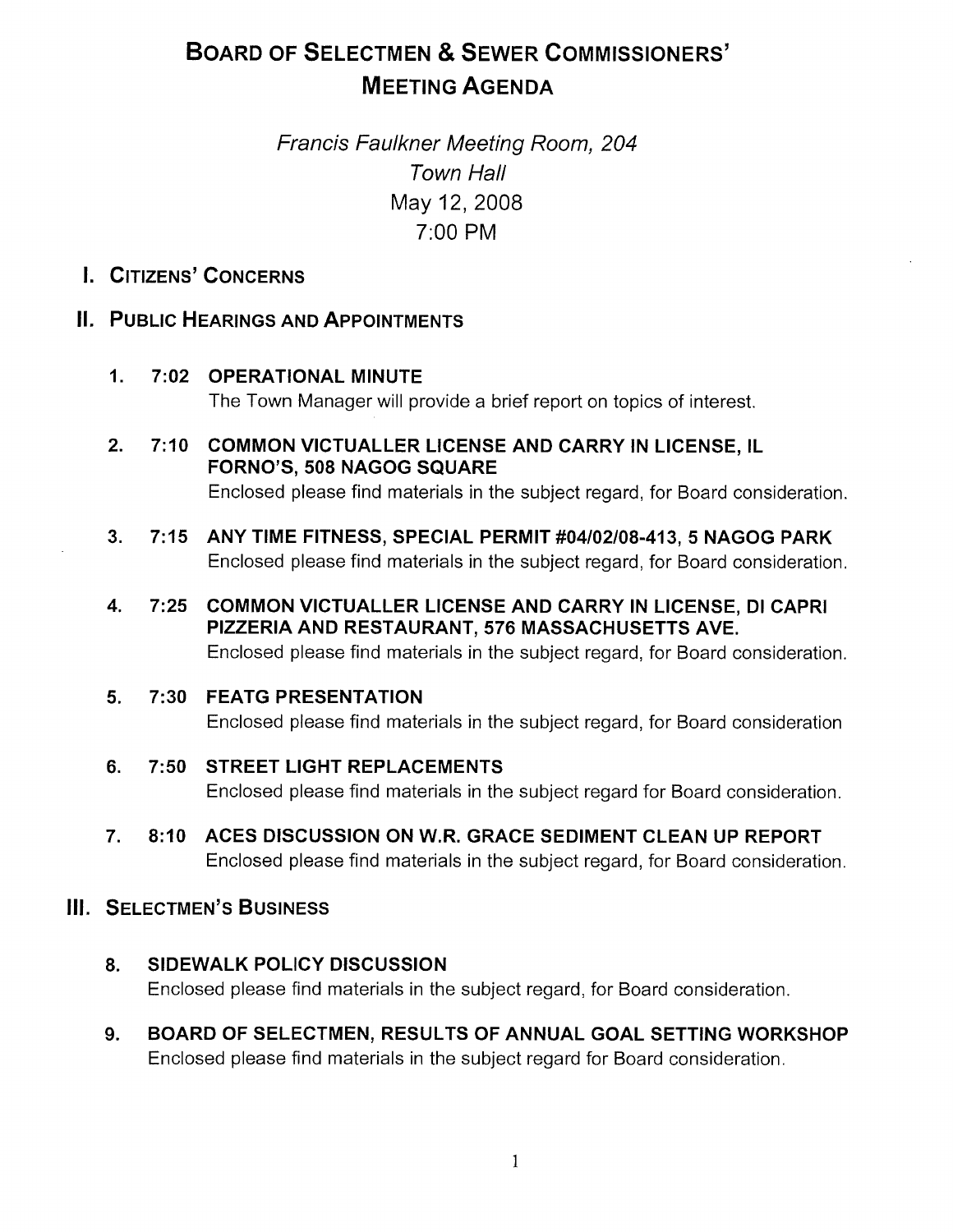- 10. CONCORD ROTARY, MEPA, NPC REQUEST FOR COMMENT EXTENSION Enclosed please find materials in the subject regard, for Board consideration.
- 11. MADISON PLACE COMPREHENSIVE PERMIT PROJECT REGULATORY AGREEMENT

Enclosed please find materials in the subject regard, for Board consideration

- 12. CONFIDENTIAL REQUEST TO WAIVE CEMETERY FEES Enclosed please find confidential materials in the subject regard, for Board consideration.
- 13. ICHABOD'S CAFÉ, 166 GREAT ROAD, REQUEST TO INCREASE HOURS OF LIQUOR LICENSE AS A COMMON VICTUALLER Enclosed please find materials in the subject regard, for Board consideration.
- 14. JENKS FUND ANNUAL REVIEW OF REQUESTS FOR FUNDING (A SELECTMAN NEEDS TO BE ASSIGNED TO REVIEW REQUESTS) No Materials Enclosed.
- 15. EAGLE SCOUT COURT OF HONOR, JOSHUA CROFTON-MACDONALD Enclosed please find an invitation to Joshua's Court of Honor to be assigned to a Board Member for representation at the Court of Honor, for Board consideration.
- 16. DISCUSSION OF MEMORIAL DAY & VETERAN'S DAY CELEBRATION Enclosed please find materials in the subject regard, for Board consideration.
- 17. REQUEST FOR APPROVAL OF POLE BANNER USE, RECREATION DEPARTMENT

Enclosed please find materials in the subject regard, for Board consideration.

- 18. OTHER BUSINESS
- IV. TOWN MANAGER'S REPORT
- V. CONSENT AGENDA
	- 19. ACCEPT MINUTES, BOARD OF SELECTMEN Enclosed please find the minutes of March 3, Regular and Executive Session, March 13 Regular, March 31, Regular and Executive Session, April 22 Regular and Executive Session, May 5, 2008.
	- 20. REQUEST FROM THE MASSACHUSETTS DEPARTMENT OF MENTAL HEALTH, TO PROCLAIM MAY AS MENTAL HEALTH MONTH Enclosed please find materials in the subject regard, for Board consideration.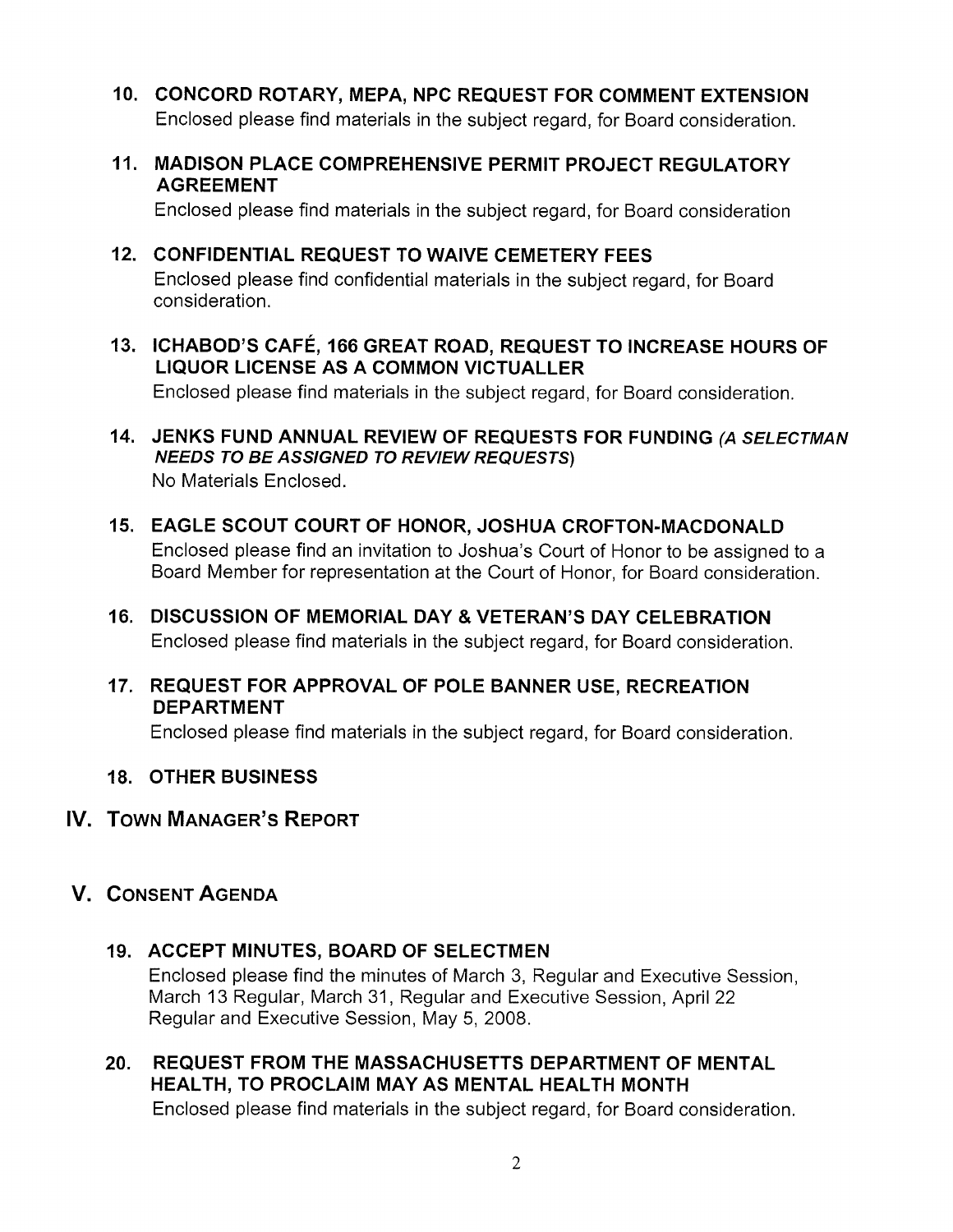# 21. DISPOSAL OF OBSOLETE MATERIALS, ACTON MEMORIAL LIBRARY

Enclosed please find materials in the subject regard, for Board consideration.

### 22. ACCEPT GIFT, RECREATION DEPARTMENT

Enclosed please find a gift of \$100.00 from AAA Southern New England, to be used for the support of the Summer Concerts at NARA Park, for Board consideration.

# 23. ACCEPT GIFT, RECREATION DEPARTMENT

Enclosed please find a gift of \$500.00 from Sorrento's Pizza, to be used to support the Summer Concerts at NARA Park, for Board consideration.

### 24. ACCEPT GIFT, RECREATION DEPARTMENT

Enclosed please find a gift of \$50.00 from Locke's Pest Control, to be used to support the Summer Concerts at NARA Park, for Board consideration.

### 25. ACCEPT GIFT, RECREATION DEPARTMENT

Enclosed please find a gift of \$500.00 from Digital Federal Credit Union, to be used to support the Summer Concerts at NARA Park, for Board consideration.

# 26. ACCEPT GIFT, PLANNING BOARD

Enclosed please find a gift of \$6,525.00 from Centennial Lane, LLC, to be accepted in lieu of constructing the Assabet River Rail Trail as required under the Acton Planning Board Decision 06-06, for Board consideration.

# VI. EXECUTIVE SESSION

# ADDITIONAL INFORMATION

Enclosed please find additional correspondence that is strictly informational and requires no Board action.

# FUTURE AGENDAS

May 19 June 9 & 23 July 14 August <sup>11</sup> September 8 & 22

# MINUTES PENDING VOTES

March 3, 13 and 31 (on for Vote 5/12) April 22, Regular and Executive Session, 2008 (on for Vote 5/12) May 5, 2008 (on for Vote 5/12)

# PENDING COMMITTEE APPOINTMENTS

Antoinette Hershey, Conservation Commission, Associate Member David Honn, Designer Review Board Vivek Kulkarni, Economic Development Committee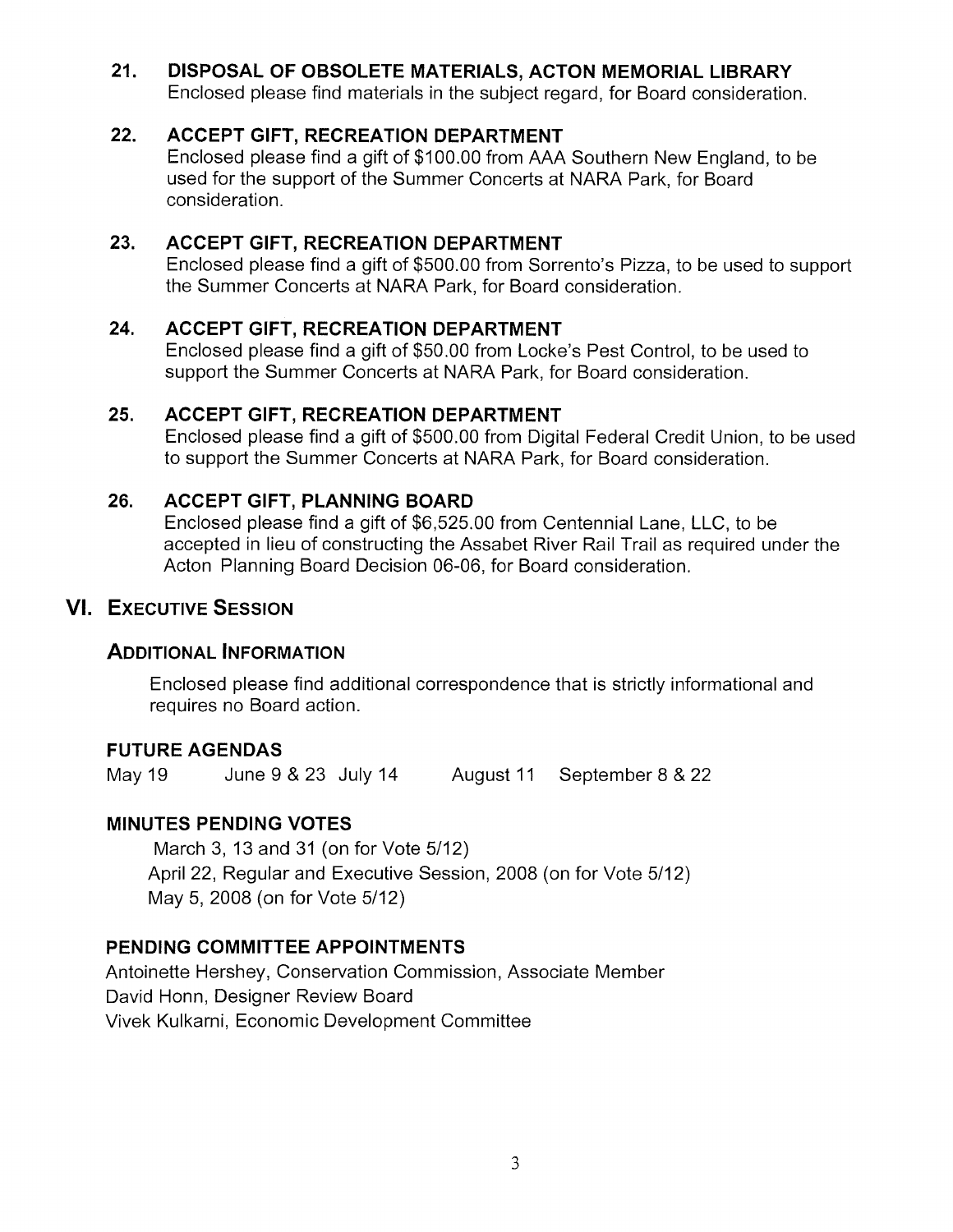# BOARD OF SELECTMEN AND SEWER COMMISSIONERS' MEETING

# May 12, 2008 Acton Town Hall, Faulkner Hearing Room 7:00 P.M.

Present: Lauren Rosenzweig, Andrew Magee, Paulina Knibbe, Peter Berry and Terra Friedrichs. Town Manager Ledoux. Recording Secretary; Christine Joyce. The meeting was televised.

#### CITIZENS' CONCERNS None

#### OPERATIONAL MINUTE

Steve announced that Sgt. Robert Parisi has been appointed to Acting Lieutenant as of May 18<sup>th</sup>. Sgt. Parisi is a long time Police Department employee. This is a temporary fill until the Deputy Chief position is worked through.

Steve noted that 25% design for the Bruce Freeman Trail has been completed. The request for state funding has also been filed.

Lauren introduced all the new members and positions. Terra will be along shortly.

### PUBLIC HEARINGS & APPOINTMENTS

#### COMMON VICTUALLER LICENSE AND CARRY IN LICENSE, IL FORNO, 508 NAGOG SQ.

Mike Page reviewed his request. Andy spoke about the seriousness of the liquor service. TERRA FRIEDRICHS - Moved to approve. ANDREW MAGEE - second. UNANIMOUS

#### ANY TIME FITNESS SPECIAL PERMIT, 04/02/08-413 5 NAGOG PARK

John Cheribenie and his partner James Buck discussed their desire to move their business from Craig Road to Nagog Park. They are currently in an industrial zone. It is better for them to have club in Nagog Park which will be a good location for the proposed 24-hour operation.

Terra noted it is a good area for this type of business. Paulina said she felt it was a good match for the Mall. Andy asked about their hope of getting showers due to the limited capacity available in the site's treatment plant. Andy noted that the the Mall owners were under order to repair the wastewater treatment plant.

Philip Jewels, a Split Rock resident, was excited to have the facility so close to his home. They hope to be up and running by mid July. Andy said that they should prepare rules for the business and post them for members. ANDREW MAGEE - Moved to approve with the comments of the Engineering Department with regard to layout of units within this building with their street addresses being updated and forwarded to Fire, Police in case of a possible 911 call as well as the Engineering Dept. In addition, that they ask patrons that use the facility late at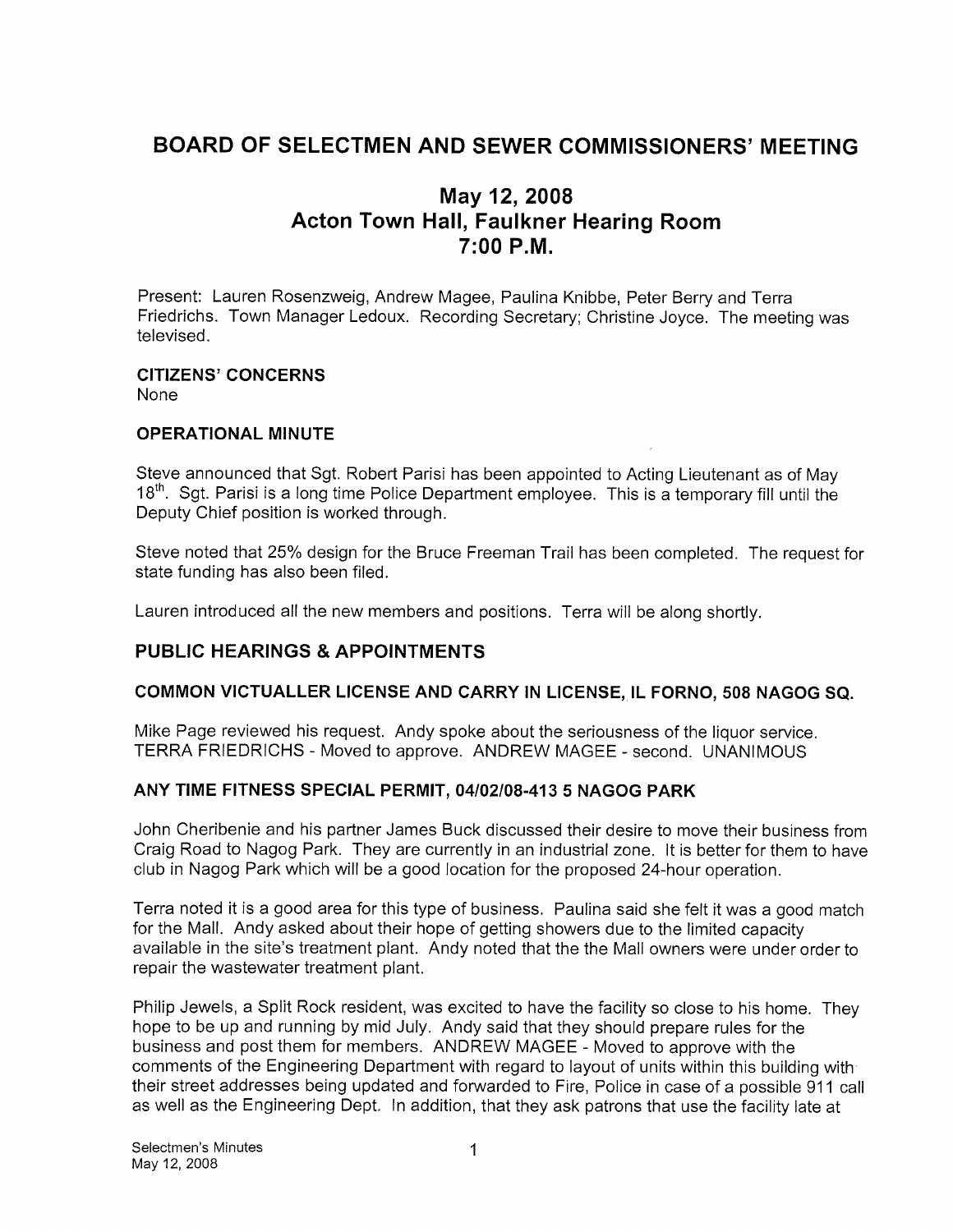night not park with headlights facing the residential area and that rules be posted for members regarding excessive noise. PETER BERRY — second. UNANIMOUS VOTE.

TERRA FRIEDRICHS — Moved to Close the Public Hearing and will ask the Building Commissioner to write the decision for Board approval. ANDREW MAGEE — second. UNANIMOUS VOTE.

#### COMMON VICTUALLER LICENSE AND CARRY IN LICENSE, DI CAPRI PIZZA AND RESTAURANT, 576 MASS AVE.

Gilbert works in the restaurant business currently and works for Papa Gino's. He was advised by Terra that there were sign issues outstanding with the HDC. It was discussed that the license could be approved contingent with their complying any HDC regulations within 90 days.

PAULINA KNIBBE - Moved to grant them a license and require they satisfy the Town Bylaw within 90 days. ANDREW MAGEE — second. UNANIMOUS VOTE

Lauren spoke about seriousness of the carry-in license. He is to work with staff. Paulina asked about the carry-in and liquor license and kids visiting pizza restaurant.

Andy spoke about training program for carry-in licenses. It was decided to hold until the applicant is prepared to receive the license. ANDREW MAGEE — Moved to continue until he creates a carry-in license policy, and bring him back at a later Agenda to review with the Board. PETER BERRY — second. UNANIMOUS VOTE

#### FEATG PRESENTATION

Dore' gave an overview of the FEATG and the need for a deed restriction for Recreation to be changed and to be acted on to facilitate this building for the future when the economy comes back.

Dore' asked that we have Town Counsel begin to research the deed restriction.

Dore' spoke about his second take on the project as a whole and described the standard to response times within a mile and one half. Dore' said we should meet the time standard to get there. He reviewed the 6 minute standard from the Center Station.

Dore' presented and discussed the first scheme of the Site layout as well as the different site layout schemes. Lauren asked what Dore' wanted to accomplish from this board, Dore' said that he wanted to have the Deed Restriction issue squared away.

Paulina thanked Dore' for his work into safety in the Town. She agrees we have opportunities here and asked that Counsel negotiate with the Trustees. This is a win-win situation, and Paulina feels we should go forward instead of waiting to do it at a later time.

Andy agrees with Paulina that this is an opportunity to put this through with the current trustees of the land.

Terra thanked them for working with DRB to make this building more attractive. She asked about the need and the time information from sites that don't exist. Terra wanted to know how much staff time that has been spent in this last year, as well as the tree removal. She also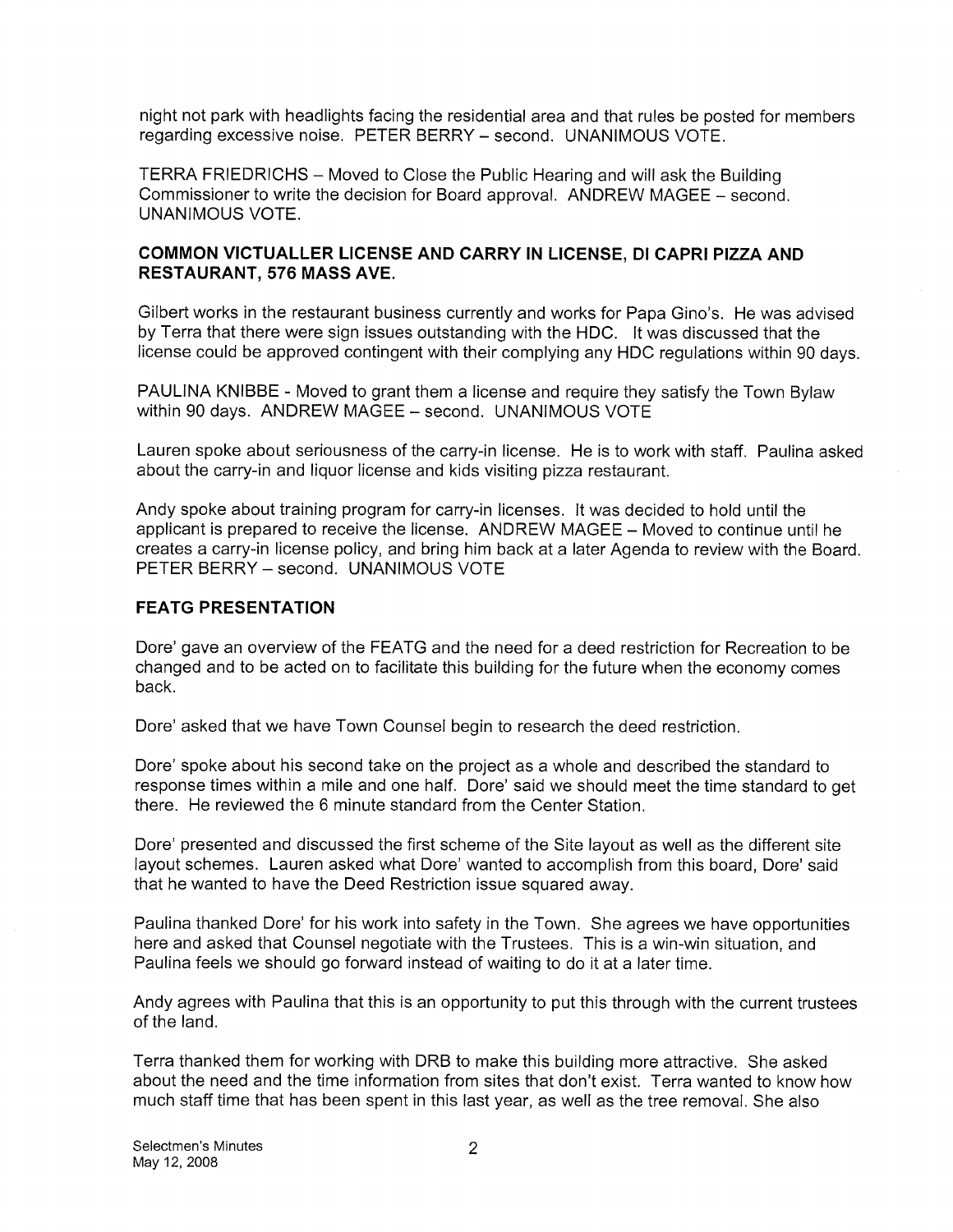asked what the cost to review the Deed Restriction would be. Dore' said that the trustees were friendly to Counsel's inquiry.

ANDREW MAGEE — Moved to direct the Manager to proceed with the discussion with the grantees as to the Deed Restriction issue and to have the Manager report back within the next few meetings. PAULINA KNIBBE second. UNANIMOUS VOTE

Terra asked that it be limited to 10 hours legal fees offered as friendly amendment. Andrew said 10 hours is arbitrary and he doesn't use arbitrary limits. He feels we need to proceed with this and avoid trying to find the trustees at a later date and have to start all over. Terra withdrew the amendment.

Paulina said if it is deemed reasonable we will pursue. They asked the Manager to review and see if we can proceed.

#### STREET LIGHT REPLACEMENT

Bernie Kosicki Outdoor Lighting Committee — Lauren noted that town meeting voted to fund a street light replacement program. Mr. Kosiki gave an overview of the comments he received and the types and characteristics of the different Street Lights.

Terra asked about reducing the number of street lights and taking bulbs out of some fixtures. The Project at hand does not have the permission from Town Meeting to do this. Terra thought we needed to reduce the number of street lights.

Dean Charter reported on the possible elimination of street lights and he felt that this should not be part of this process. He said it is an ongoing process in neighboring communities. Dean suggested we install and then look it over with the Board to decide whether they can be removed.

Terra asked about the use of the 35 watt bulbs or decommissioned lights. Dean said 35 watt is only available as yellow lights.

Paulina asked about hazard material issues with disposal. They have Mercury in them and metal halide have a small amount, and need to be handled as hazardous materials.

Dean said you need to decide what type will be used. Dean noted that the contractor (LELD) will be responsible for that disposal.

Andy commented on the removal of light poles in general. He is impressed with the work OLAC has done to bring this to Town meeting, and moving forward looking to remove lights at a later date.

Dean said that we only get two or three requests per year for Street lights. If the area has underground utilities it is very expensive. He noted that he gets shielding of lights requests usually when bulbs or lenses have been replaced and it gets brighter.

Andy said we explore the removal, but after we complete the review, and to look at future tasks and possible removing lights at a later time.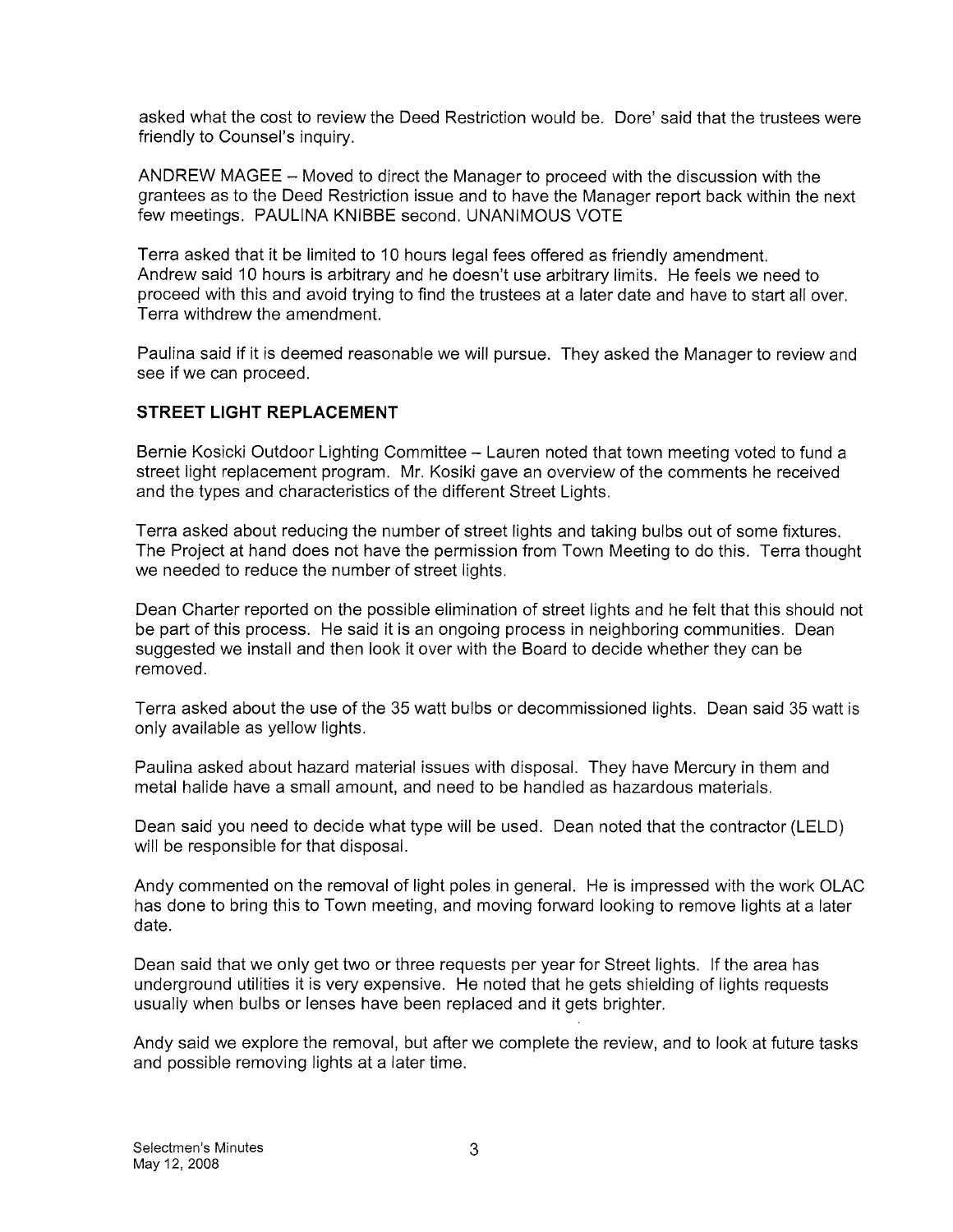Terra noted that the minutes reflect that Dean said that there will be no glaring difference between the technologies.

Paulina asked about energy savings between the two light types. She asked that OLAC review the process. This is the preferred technology, reducing wattage consideration in the context of implementing this project. Paulina said in spite of the fact that 2 dozen people commented there will be calls if we go from white to yellow. Paulina is leaning toward the lower wattage at white light. She felt it is a compromise. Andy said he agreed and noted the yellow is at the schools and business areas. Andy said that if we changed to the yellow we will get the calls. He felt that we go to the lower wattage, but stay with the lights people are used to.

Lauren asked Dean if we would lose safety at the lower wattage. Dean would go with the 50 watt Metal Halide in all residential and stick with the 100 watt in high traffic areas.

Lauren wanted the lighting fixtures in the center to be of period.

ANDREW MAGEE - Move to support the Metal Halide with 50 watt in neighborhoods and collector streets, and 100 Watts on arterial roads. Terra asked that they be given the choice of going 70 if he feels it is the right light. PAULINA KNIBBE — second UNANIMOUS VOTE

#### ACES DISCUSSION ON W.R. GRACE SEDIMENT CLEAN UP REPORT

Mary Michelson spoke about the contamination and clean-up procedures. Comments to the Sediment Clean-up need to be sent before next Monday. Mary gave an overview of the Sinking Pond report and Grace's changes in the area to be cleaned at Sinking Pond. ACES would like that evaluation of slope be defendable. It should be supplemented by site visits to the areas by the EPNDEP as we cannot go on site.

Lauren wanted to discuss the draft letter and include ACES comments. Lauren noted that Grace said it would be cleaned up to the human presence level.

Andy asked about the topography lines. They are so steep that in two areas Grace did not have to clean it up to human presence levels. We want EPA to stand on their guns as they call out this area. Andy asked if the slope was known to be an attractive nuisance, and asked if it was happening now in the area. Grace is saying that for someone to stand in the area it would be uncomfortable.

Mary asked that changes and inclusions to the letter be made. Make comments under item one stronger. Andy asked if the Water District is commenting. Mary said they will comment on the next request on the north lagoons.

Paulina wants the letter EPA to be very strong. She said it is an attractive nuisance and feels that people will and do go there.

Peter asked how you get arsenic out of sediment. Excavate sediment and de-water it and remove off site in an appropriate manner. Or they could cover it in place by putting a cover over it.

Terra wanted to know if we are paying our consultant to take samples. She noted she will be asking for the costs at a later date. Terra asked about inhalants and went in to great detail of them on site. She asked if ACES was reviewing this and Mary said she was probably talking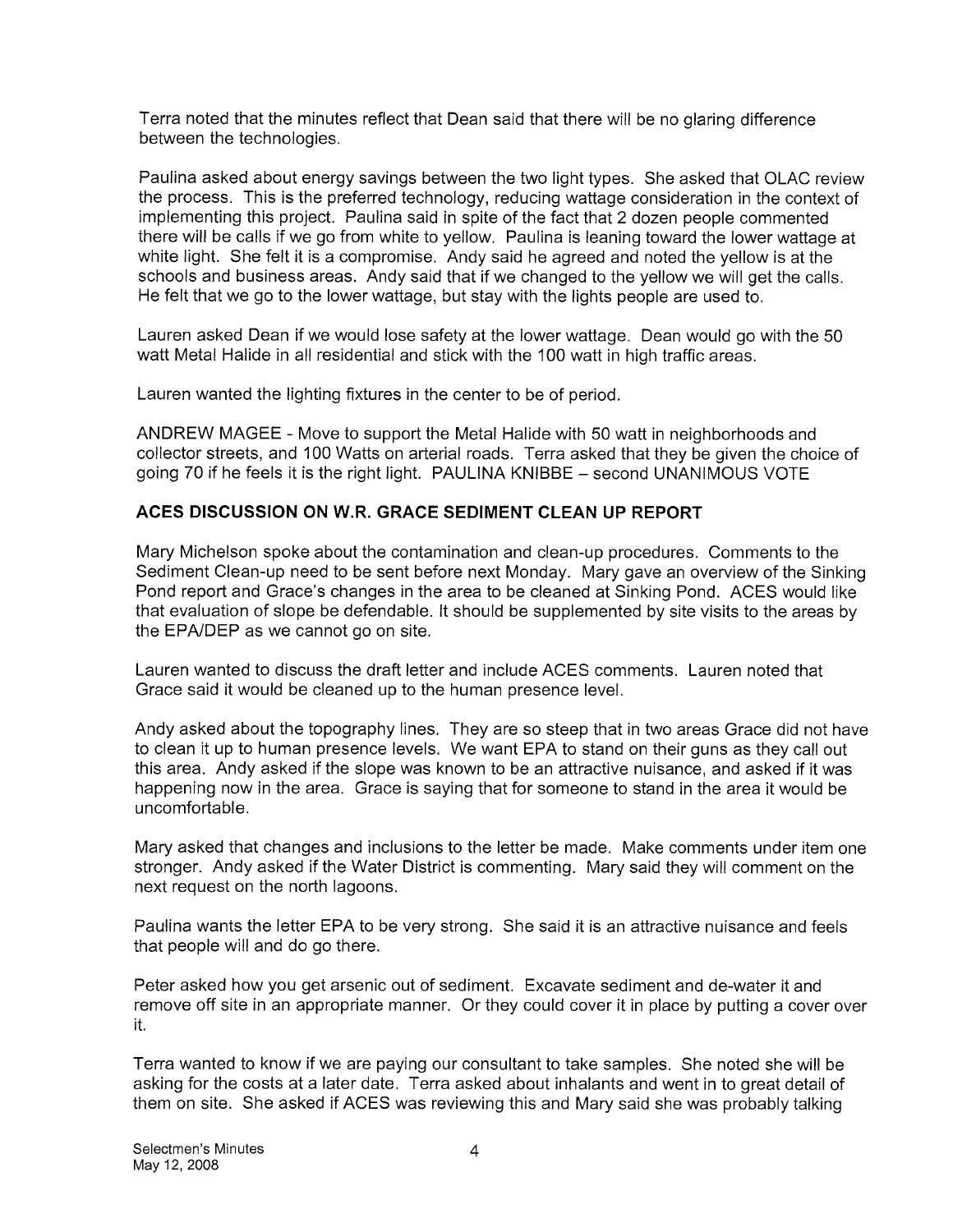about the volatiles. Mary said she feels the levels have decreased. Terra wanted to put it on an upcoming agenda for discussion regarding testing of samples. Mary said there are checks and balances already in place.

Lauren said that we need to review the letter and make changes to be a stronger Letter.

PETER BERRY — Moved to authorize the chairman to sign letter that is acceptable after staff review. PAULINA KNIBBE second. UNANIMOUS VOTE

Carol Holley asked for the wording "Attractive Nuisance" be noted in the letter.

#### SELECTMEN'S BUSINESS

#### MEMORIAL DAY

Terra asked about the process. Gail Sawyer of the Public Ceremonies said they only have three members on staff. Terra suggested we ask for comments from Veterans. Lauren noted that this committee is a Town Manager appointment.

Paulina commented about her goals to get us out of the weeds. She said if there is an issue we will address it. It has to go to the Manager to coordinate the issues.

### SIDE WALK POLICY DISCUSSION

Paulina outlined the process of installing sidewalks. Counsel has suggested a change in policy. Paulina asked if we should change the policy and when will it become effective. We can negotiate the easement and get it approved at Town meeting, and we should have the policy reviewed in April 09. Andy is comfortable proceeding this year and to be careful that we are able to get easements at Town Meeting. Peter said we can change the policy and have the change the policy take place in April 09.

Chris Hickey, a Prospect Street resident asked if the Town builds only after they get agreement from all abutters. He questioned the policy.

Richard Callendrella agreed with all the former comments and feels we need to change the policy and to defer implantation until next April.

PAULINA KNIBBE - Move we change the policy for side walk construction to first negotiate the easement, get town meeting to accept the easements as negotiated and then we build the sidewalk with the revised policy to take effect subsequent to the next annual town meeting. PETER BERRY — second. 4 ayes <sup>1</sup> abstain (Friedrichs)

Terra asked that we include design discussion at an upcoming meeting

#### BOARD OF SELECTMEN, RESULTS OF ANNUAL GOAL SETTING WORKSHOP

Lauren read the list of the Goals that came out of their meeting on May 5, 2008.

- 1. Focus on greening Acton
- 2. Develop more open and understandable Budget process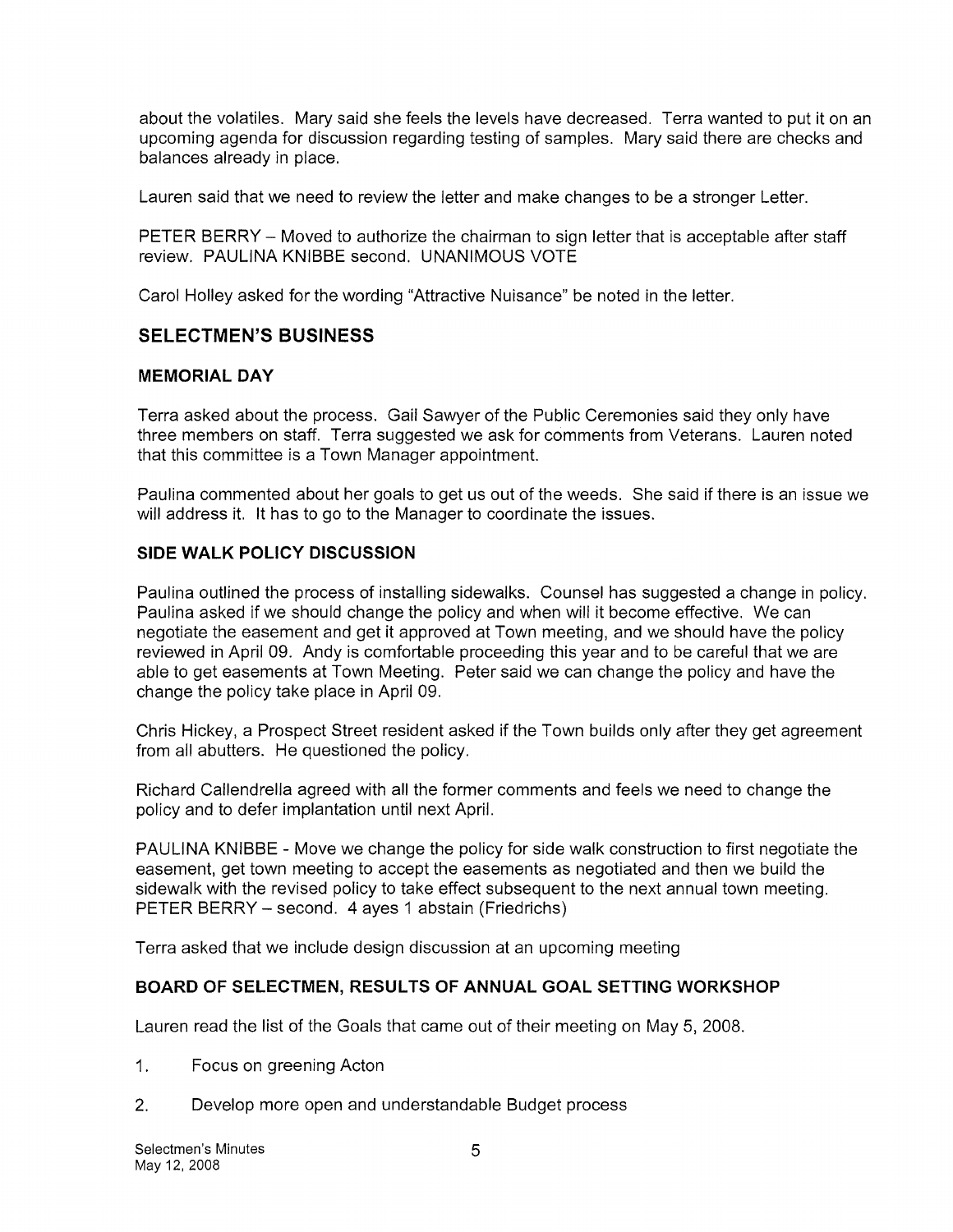3. Develop 3-5 year financial plan for both capital and operational budgets with buy-in from all parties and utilize such to set fiscal policy

- 4. Acquisition of Open Space
- 5. Tie between: Reinstate Joint Board meetings with Fin Com and Schools. Limit residential growth Expand Senior Relief Program

Steve said we may need to have a discussion on what we want to focus on. Andy suggested we put one goal on each agenda to discuss for 10 minutes as to what we mean by these goals.

ANDREW MAGEE - Moved to ratify the Goals. PETER BERRY — second. UNANIMOUS VOTE.

Terra asked that we have a real plan for action items to look back. Lauren said that is were we are heading.

#### CONCORD ROTARY MEPA, NPC REQUEST FOR COMMENT EXTENSION

The Board discussed a fly-over at Wetherbee and School Street. Andy felt that the work is at the rotary not at the intersection of Wetherbee and School as a fly—over. He feels that was in Roland's comments to change to get access eastbound from Wetherbee Street and east bound from School Street. There is confusion about this and the Board can continue this discussion.

Andy noted that the memo from Roland needed to be revised. We will ask Roland to review his comments in the latest memo to be clearer. We need to find out if they are planning a fly-over at Wetherbee and School Streets. We agree with the changes to BFRT and the habitat crossover, but with regard to consideration of a fly-over at this location it will not be supported by the Board. Lauren will draft a letter. Andy said he would review the letter. We can fax the letter in to meet the deadline.

#### MADISON PLACE COMPREHENSIVE PERMIT REGULARTORY AGREEMENT

The Board discussed the Regulatory Agreement and the changes are required by the State Terra noted it is in direct conflict with the condo buy-down program.

PAULINA KNIBBE -Moved to authorize the Chairman to sign the Regulatory Agreement noted above. ANDREW MAGEE — second. 4-iTerra Friedrichs Abstained. Motion Passed

#### CONFIDENTIAL REQUEST TO WAIVE CEMETERY FEES

PAULINA KNIBBE — Moved to waive the Cemetery Fees as requested. TERRA FRIEDRICHS - second. UNANIMOUS VOTE

#### ICHABOD'SCAFE 166 GREAT ROAD, REQUEST TO INCREASE HOUSE OF LIQUOR LICENSE AS A COMMON VICTUALLER

TERRA FRIEDRICHS — Moved to approve the extension of hours to 12:00 midnight. PAULINA KNIBBE — second. UNANIMOUS VOTE.